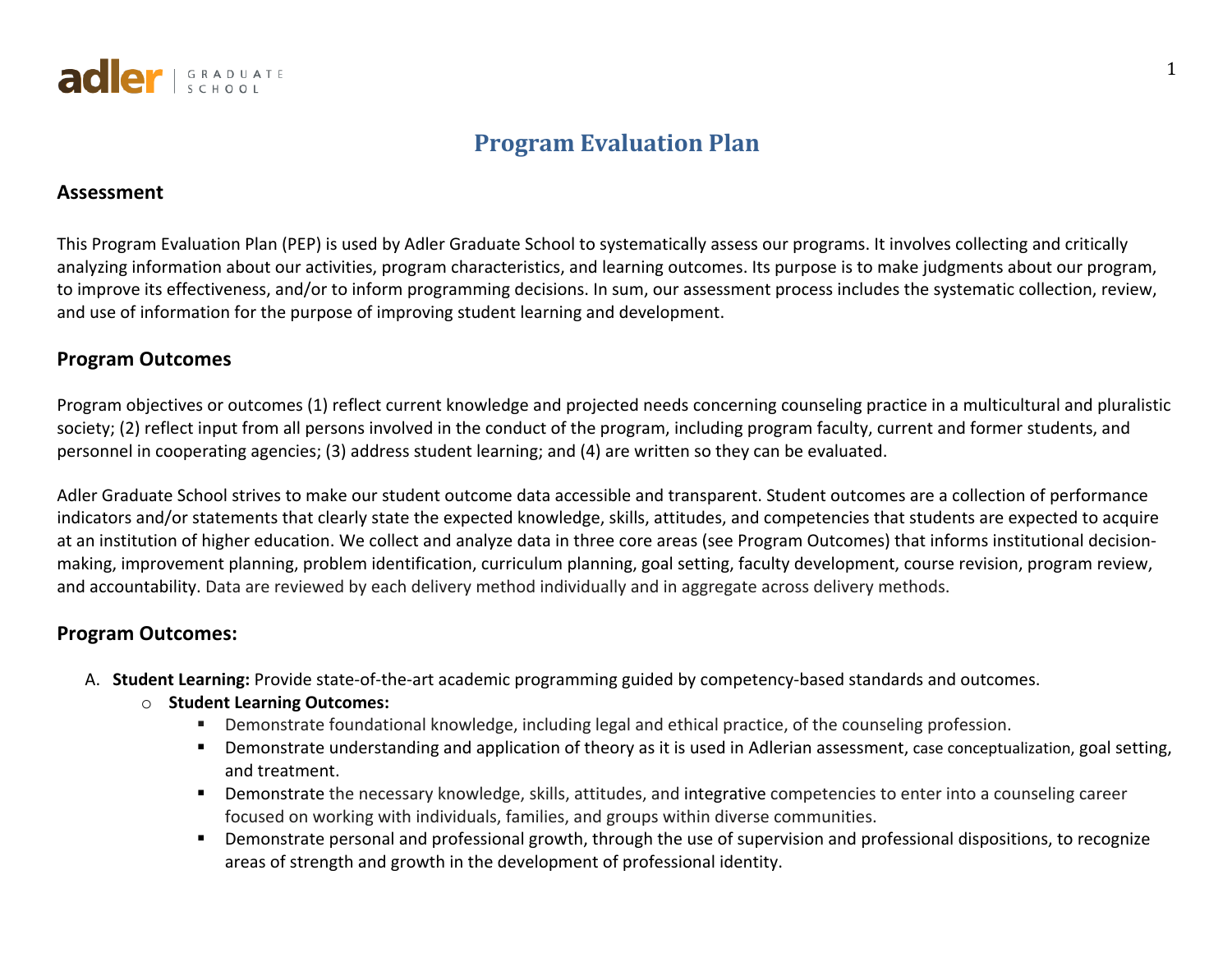

- B. **Learning Environment:** Provide an active and inclusive learning environment where students utilize self-reflection, feedback, and skill acquisition to gain meaning and generate new knowledge.
- C. **Professional Readiness:** Prepare students to offer quality professional counseling services that focus on transforming society through social interest in action.

Key Performance Indicators are used to measure student learning and are found on our website.

| <b>Program Data Point</b>                                                                                   | <b>Assessment Data to be</b><br>collected                                                                             | <b>Data Collection</b><br><b>Objective</b>                                                                                                                 |                                                                                                                                                                                                                                                          | <b>Process</b>                                                                                                                                                                                                                        |
|-------------------------------------------------------------------------------------------------------------|-----------------------------------------------------------------------------------------------------------------------|------------------------------------------------------------------------------------------------------------------------------------------------------------|----------------------------------------------------------------------------------------------------------------------------------------------------------------------------------------------------------------------------------------------------------|---------------------------------------------------------------------------------------------------------------------------------------------------------------------------------------------------------------------------------------|
| Outcome A: Provide state-of-the-art academic programming guided by competency-based standards and outcomes. |                                                                                                                       |                                                                                                                                                            |                                                                                                                                                                                                                                                          |                                                                                                                                                                                                                                       |
| A.1 - Student Learning and<br>Performance                                                                   | Key Performance Indicators<br>$(KPIs) - Signature$<br><b>Assessment Data</b>                                          | Data collected in Livetext<br>on an ongoing basis<br>through Key Assessments in student learning.<br>courses.                                              | Review of outcome data to make<br>decisions on curriculum changes and from Livetext and<br>Goal: 90% of students will meet<br>proficiency in meeting academic<br>competency.                                                                             | Assessment data pulled<br>Moodle. Review Plans<br>are filled out and action<br>plans implemented (see<br>schedule below).                                                                                                             |
| A.2 - Student Academic<br>Development                                                                       | Touchpoint Data from<br><b>Portfolio Rubrics</b><br>Satisfactory Academic<br>Progress (SAP) data from<br><b>SONIS</b> | LiveText Portfolio<br>Rubrics are filled out by<br>advisors and saved in<br>advising files. Notes are<br>kept in SONIS.<br>Registrar collects SAP<br>data. | Advisors meet with students to<br>review portfolio to ensure<br>academic/professional progress<br>is being made.<br>We evaluate SAP data to identify see if there are any<br>students at risk to determine<br>Prevention and Intervention<br>strategies. | <b>Chairs meet with</b><br>advisors to ensure<br>touchpoint rubrics are<br>being completed and to<br>intermittent progress<br>plans to be made.<br>Teams meet to review<br>SAP data. Action plans<br>created based on data<br>review. |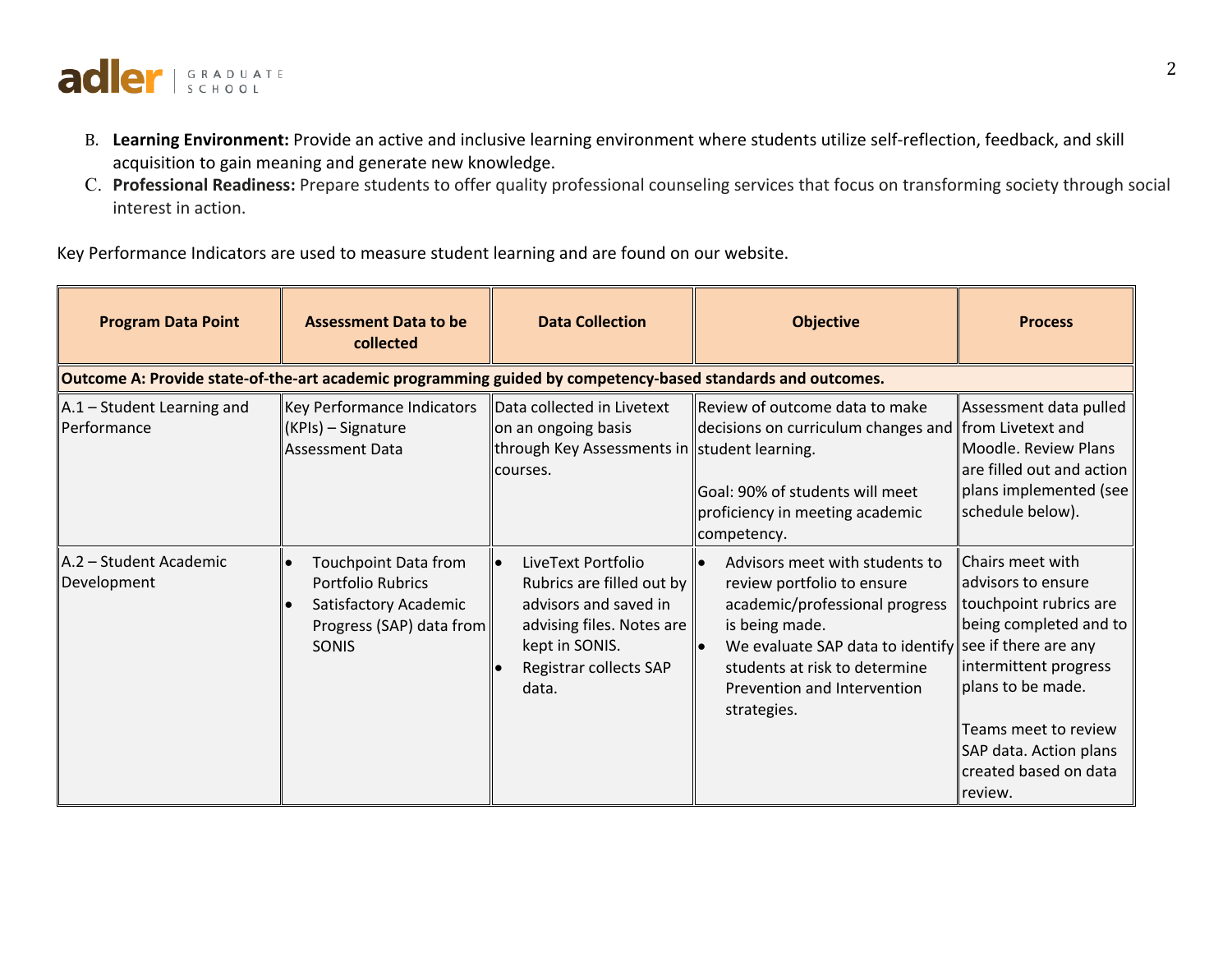

| A.3 - Student Professional  | <b>Dispositions Form</b><br>$\bullet$                                                                                                                         | Disposition forms                                                                                                                                                                                                    | Professional dispositional data is  ●<br>Aggregated data                                                                                                                                                                                                                                                                                                                                                                                               |
|-----------------------------|---------------------------------------------------------------------------------------------------------------------------------------------------------------|----------------------------------------------------------------------------------------------------------------------------------------------------------------------------------------------------------------------|--------------------------------------------------------------------------------------------------------------------------------------------------------------------------------------------------------------------------------------------------------------------------------------------------------------------------------------------------------------------------------------------------------------------------------------------------------|
| Development                 |                                                                                                                                                               | completed in LT in the<br>following courses:<br><b>Multicultural Courses</b><br>(523, 558SU2).<br>Practicum (977SU, 931,<br>947).<br>Internship [978 (SC);<br>938, 948, 988 (COUN);<br>958 (AT)]<br>Aggregated Data: | collected through LT and<br>reviewed each year.<br>aggregated to determine<br>Individual<br>readiness for profession, areas<br>dispositions<br>for improved instruction, and/or<br>reviewed in regular<br>retention, remediation, or<br>faculty meetings.<br>dismissal.                                                                                                                                                                                |
|                             |                                                                                                                                                               | $AT/SC$ – every 2 years<br>COUN - every year                                                                                                                                                                         |                                                                                                                                                                                                                                                                                                                                                                                                                                                        |
| and generate new knowledge. |                                                                                                                                                               |                                                                                                                                                                                                                      | Outcome B: Provide an active and inclusive learning environment where students utilize self-reflection, feedback, and skill acquisition to gain meaning                                                                                                                                                                                                                                                                                                |
| B.1 - Quality of FE Program | 1.<br>Field Experience site<br>survey of academic<br>program.<br><b>Student Evaluation of</b><br>2.<br>Internship site.<br><b>Exit Survey Questions</b><br>3. | 11.<br>Data reports from<br>SurveyMonkey<br>Paper evaluations.<br>2.<br>13.<br><b>Exit survey Questions:</b><br>(SC): #12<br>$(AT): #17-19$                                                                          | Evaluation of student<br>$\vert$ 1. We collect site supervisor<br>feedback about our program to<br>performance is done at<br>inform us of any program<br>the program level.<br>improvements that may be<br>needed.<br>2.<br>Students formally evaluate                                                                                                                                                                                                 |
|                             | pertaining to Field<br>Experience.                                                                                                                            | (COUN) #23                                                                                                                                                                                                           | practicum and internship<br>Academic programs<br>supervisors and sites to inform<br>send out a<br>faculty of any modifications<br>SurveyMonkey link to<br>needed when placing students<br>Internship sites each<br>at the site and/or support<br>Spring to collect<br>needed.<br>Summative Program<br>Aggregated survey data is<br>Data. Data is analyzed<br>collected to inform programs of<br>during the<br>Field Experience course<br>Comprehensive |
|                             |                                                                                                                                                               |                                                                                                                                                                                                                      | improvements, modifications, or   Program Review.<br>changes needed.                                                                                                                                                                                                                                                                                                                                                                                   |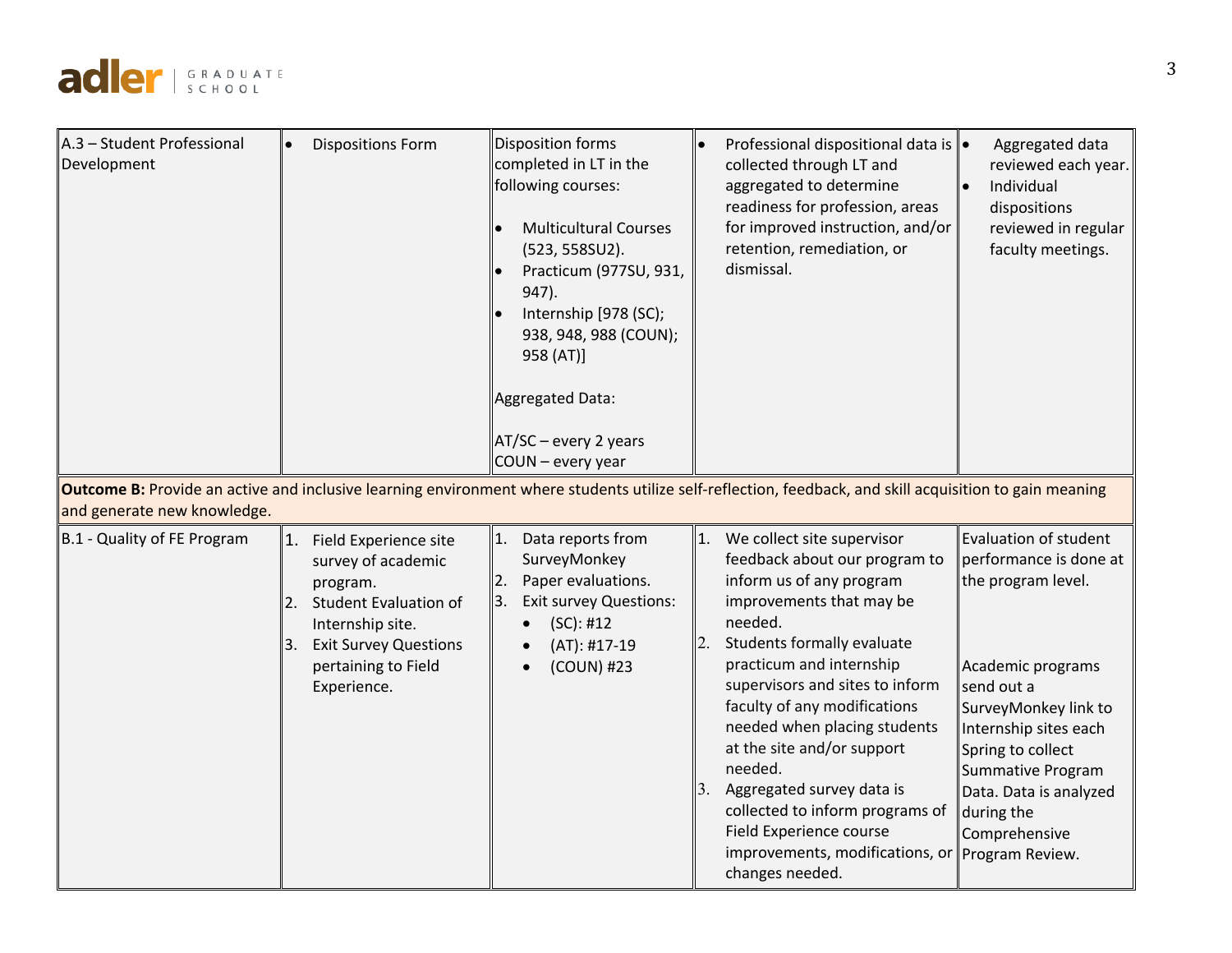

|                                                                        |                                                                                                                         |                                                                                                                                                                   |                                                                                                                                                                                                                                                   | Student evaluations of<br>internship sites are<br>done via a paper form.<br>This is collected in<br>Moodle by the Field<br>Experience<br>Coordinators.<br>Exit Survey data is<br>aggregated and<br>analyzed at the<br>Comprehensive<br>Program Review. |
|------------------------------------------------------------------------|-------------------------------------------------------------------------------------------------------------------------|-------------------------------------------------------------------------------------------------------------------------------------------------------------------|---------------------------------------------------------------------------------------------------------------------------------------------------------------------------------------------------------------------------------------------------|--------------------------------------------------------------------------------------------------------------------------------------------------------------------------------------------------------------------------------------------------------|
| B.2 - Quality of Advising                                              | Exit survey data                                                                                                        | Aggregated data on exit<br>survey question on advising<br>collected.                                                                                              | Advisors provide quality advising to<br>ensure academic/professional<br>progress is being made.                                                                                                                                                   | Aggregated survey data<br>is reviewed during the<br>comprehensive<br>program review.                                                                                                                                                                   |
| B.3 - Demographics &<br>Retention, Persistence, and<br>Completion data | Applications and admission<br>data provided by the<br>admission dept.<br>Demographic Data reports<br>sent by Registrar. | Yearly by program:<br>Retention data<br>Persistence data<br>Completion data<br>Demographic data<br>(applicants, students,<br>graduates)<br>Conditional admit data | The program uses institutional<br>student data on retention,<br>persistence, and completion to<br>inform program improvements and<br>modifications.<br>Demographic data and conditional<br>admit data are used to evaluate<br>program objectives. | Data is provided to the<br>Director of Assessment,<br>posted on the web (for<br>transparency), and<br>analyzed each year<br>during the Fall<br>assessment meeting.                                                                                     |
| B.4 - Faculty Performance                                              | Instructor evaluations and<br>observations<br><b>SmartEvals</b>                                                         | Chairs review each faculty<br>via a faculty performance<br>rubric.<br><b>SmartEvals</b>                                                                           | Faculty performance is reviewed on<br>an annual basis throughout year (per reviewed on an annual<br>hire date) by each program Chair to<br>determine areas for improvement,<br>remediations, and/or dismissal.                                    | Faculty performance is<br>basis by each program<br>Chair. Rubric given to<br>HR.                                                                                                                                                                       |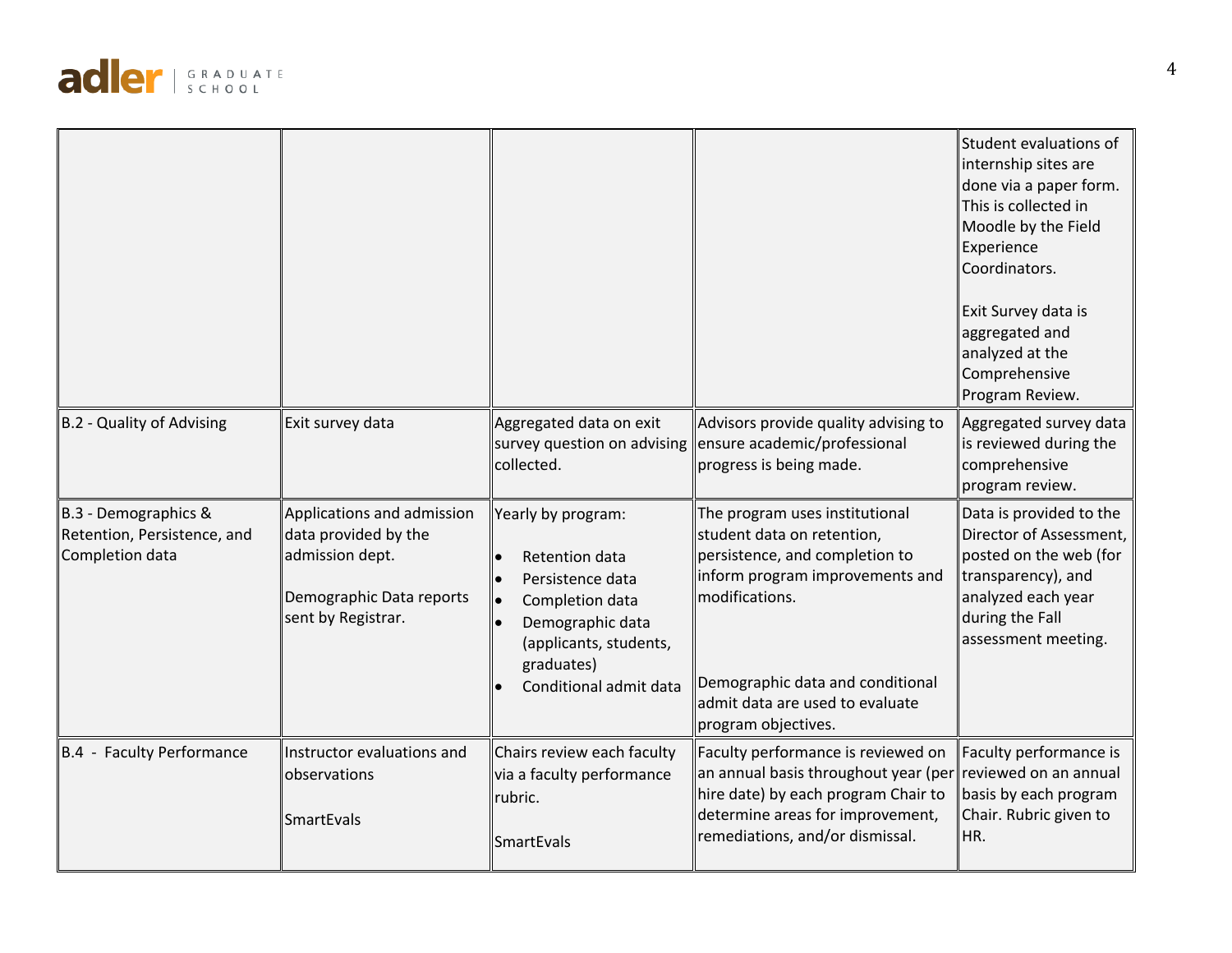

|                                                                                      |                                                                                                                              |                                                                                                                                 | Outcome C. Prepare students to offer quality professional counseling services that focus on transforming society through social interest in action.         | Students are sent a<br>$\sf I$ SmartEvals link to<br>evaluate their courses<br>and instructors after<br>each course taken. Data<br>is stored in SmartEvals<br>and accessible to Admin<br>and Chairs. |
|--------------------------------------------------------------------------------------|------------------------------------------------------------------------------------------------------------------------------|---------------------------------------------------------------------------------------------------------------------------------|-------------------------------------------------------------------------------------------------------------------------------------------------------------|------------------------------------------------------------------------------------------------------------------------------------------------------------------------------------------------------|
|                                                                                      |                                                                                                                              |                                                                                                                                 |                                                                                                                                                             |                                                                                                                                                                                                      |
| $\mathsf{C}.1$ – Post Graduate<br>Employment and Professional<br>Performance         | <b>Employer Survey (includes</b><br>employment and post-<br>graduation performance)                                          | Employer data is collected<br>$\parallel$ on an annual basis via<br>SurveyMonkey.                                               | Aggregated Data collected from<br>employers of graduates as part of<br>our program evaluation.                                                              | Survey is sent out via<br>SurveyMonkey each<br>Spring. Data is collected<br>and analyzed at the<br>comprehensive<br>program review.                                                                  |
| C.2- Post Graduate<br><b>Employment and</b><br>Preparedness (including<br>licensure) | Alumni Survey (includes<br>employment, service,<br>licensure, and preparedness)<br>Exit Survey - Employment<br>opportunities | Alumni Survey is sent out<br>via SurveyMonkey.<br>Exit Survey (Preparedness):<br>$\parallel$ (AT) #3, & #15<br>$ (SC)$ #3 & #11 | Aggregated Data collected from<br>alumni and graduates as part of our<br>program evaluation. Data on<br>employment, service, and licensure<br>is collected. | Survey is launched<br>yearly for previous<br>Academic School Year.                                                                                                                                   |
|                                                                                      |                                                                                                                              | (COUN) #3 & #22<br>Exit Survey (Employment)                                                                                     |                                                                                                                                                             | Exit survey is launched<br>lat oral exam. Data is<br>analyzed yearly.                                                                                                                                |
|                                                                                      |                                                                                                                              | (AT & SC): # 26-28; #13<br>(COUN), #26-28; #24                                                                                  |                                                                                                                                                             |                                                                                                                                                                                                      |

| <b>Annual Program Review Schedule</b> |                         |                       |                                          |  |  |  |  |
|---------------------------------------|-------------------------|-----------------------|------------------------------------------|--|--|--|--|
| Counseling                            |                         | Program Action Plans, |                                          |  |  |  |  |
|                                       | Review of all program   | Systems, Student      |                                          |  |  |  |  |
| <b>Art Therapy</b>                    | aggregate data from PEP | Handbooks, Manuals,   | Annual comprehensive review each Summer. |  |  |  |  |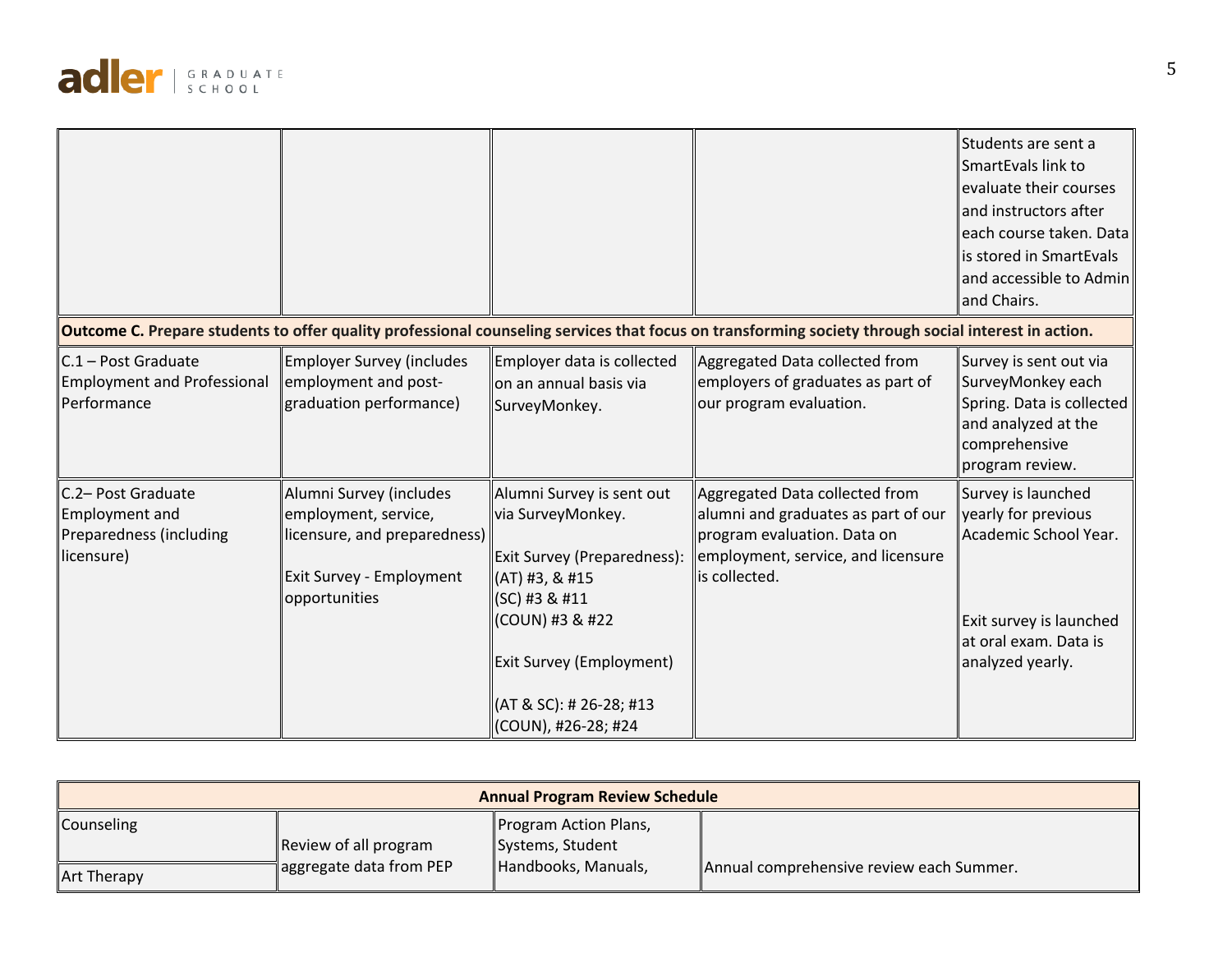

|                          | Advising, Processes (i.e., |  |
|--------------------------|----------------------------|--|
| <b>School Counseling</b> | admissions).               |  |

**COLLECT:** Data is continuously collected throughout the evaluation process. An exception would be the launch of a survey, which is done within a specific Term.

**ANALYZE & PLAN**: Data is evaluated, and an action plan is developed on a Program Evaluation Plan (PEP-AF) action form. **IMPLEMENT**: Resources are obtained, plan is put into action, reported out to stakeholders.

| Summer      | Fall        | Winter | $\overline{\phantom{a}}$<br>Spring | Summer | Fall | 1.11<br>Winter | Spring |
|-------------|-------------|--------|------------------------------------|--------|------|----------------|--------|
| <b>EVEN</b> | <b>EVEN</b> | ODD    | ODD                                | ODD    | ODD  | EVEN           | EVEN   |

| Outcome A: Provide state-of-the-art academic programming guided by competency-based standards and outcomes.                                                                            |                                     |                                                                                            |                                              |                                                                         |                                     |                                     |                  |                |
|----------------------------------------------------------------------------------------------------------------------------------------------------------------------------------------|-------------------------------------|--------------------------------------------------------------------------------------------|----------------------------------------------|-------------------------------------------------------------------------|-------------------------------------|-------------------------------------|------------------|----------------|
| $A.1 - Student Learning$ and<br>Performance                                                                                                                                            | <b>COLLECT</b>                      | <b>COLLECT</b>                                                                             | ANALYZE &<br><b>PIAN</b><br><b>SPECIALTY</b> | <b>IMPLEMENT</b>                                                        | <b>COLLECT</b>                      | <b>COLLECT</b>                      | <b>COLLECT</b>   | <b>COLLECT</b> |
| A.2 - Student Academic<br>Development                                                                                                                                                  |                                     | ANALYZE & PLAN AS PART OF PROGRAM REVIEW EACH SUMMER<br>SAP DATA TO BE REVIEWED EVERY TERM |                                              |                                                                         |                                     |                                     |                  |                |
| A.3 - Student Professional<br>Development                                                                                                                                              | <b>COLLECT</b>                      | <b>ANALYZE &amp;</b><br><b>PLAN</b>                                                        | <b>IMPLEMENT</b>                             | <b>COLLECT</b>                                                          | <b>COLLECT</b>                      | <b>ANALYZE &amp;</b><br><b>PLAN</b> | <b>IMPLEMENT</b> | <b>COLLECT</b> |
| Outcome B: Provide an active and inclusive learning environment where students utilize self-reflection, feedback, and skill acquisition to gain<br>meaning and generate new knowledge. |                                     |                                                                                            |                                              |                                                                         |                                     |                                     |                  |                |
| B.1 - Quality of FE Program                                                                                                                                                            | <b>ANALYZE &amp;</b><br><b>PLAN</b> | <b>IMPLEMENT</b>                                                                           | <b>COLLECT</b>                               | <b>COLLECT</b>                                                          | <b>ANALYZE &amp;</b><br><b>PLAN</b> | <b>IMPLEMENT</b>                    | <b>COLLECT</b>   | <b>COLLECT</b> |
| B.2 - Quality of Advising                                                                                                                                                              | ANALYZE &<br><b>PLAN</b>            | <b>IMPLEMENT</b>                                                                           | <b>COLLECT</b>                               | <b>COLLECT</b>                                                          | ANALYZE &<br><b>PLAN</b>            | <b>IMPLEMENT</b>                    | <b>COLLECT</b>   | <b>COLLECT</b> |
|                                                                                                                                                                                        | REVIEW NOTES THROUGHOUT THE YEAR    |                                                                                            |                                              |                                                                         |                                     |                                     |                  |                |
| B.3 - Retention, persistence,<br>and completion rates                                                                                                                                  | <b>COLLECT</b>                      | ANALYZE &<br><b>PLAN</b>                                                                   | <b>IMPLEMENT</b>                             | <b>COLLECT</b>                                                          | <b>COLLECT</b>                      | <b>ANALYZE &amp;</b><br><b>PLAN</b> | <b>IMPLEMENT</b> | <b>COLLECT</b> |
| <b>B.4 - Faculty Performance</b>                                                                                                                                                       |                                     |                                                                                            |                                              | REVIEWED annually throughout year (per hire date) by each program Chair |                                     |                                     |                  |                |